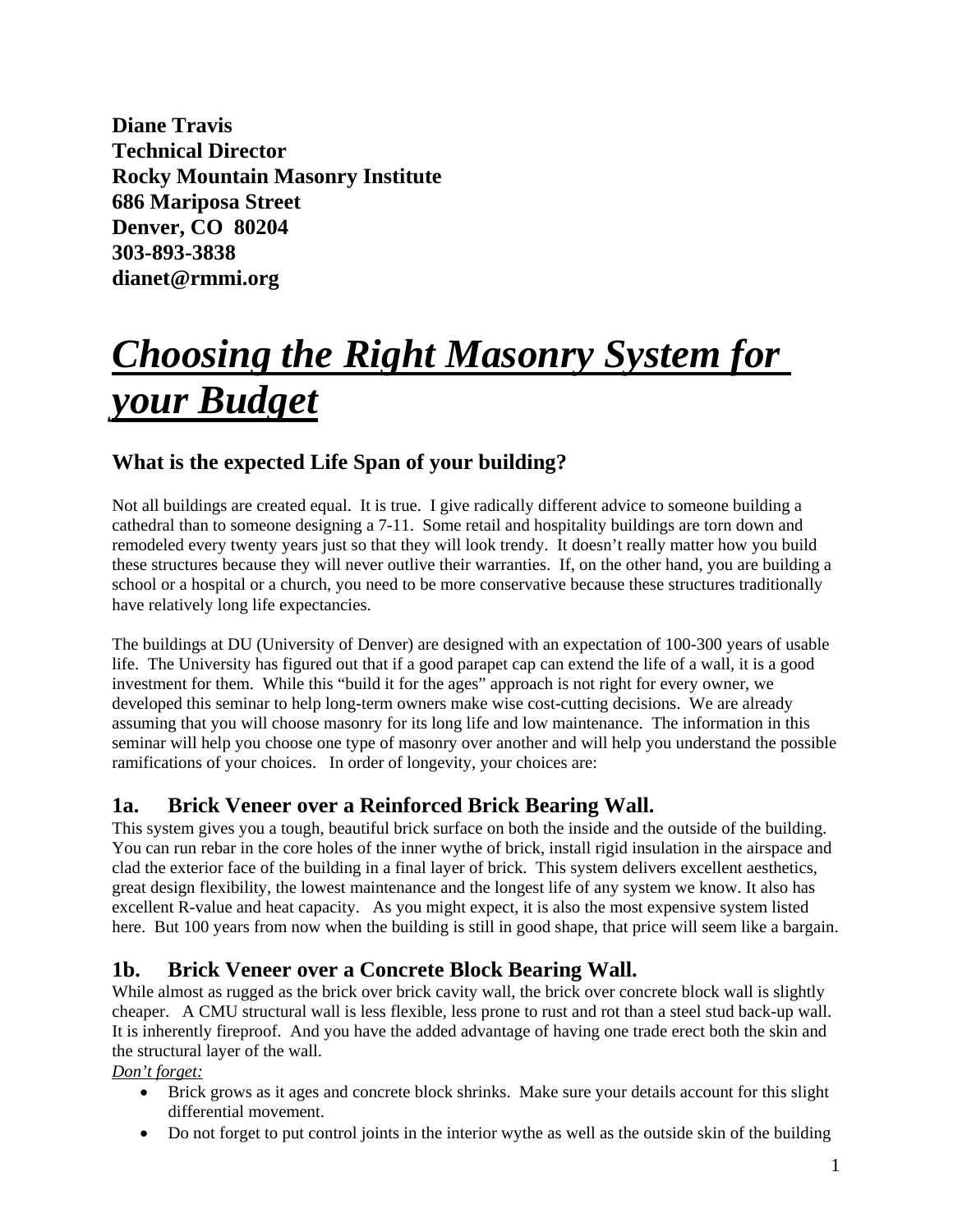# **2a. Brick Veneer over a Steel Stud Structural Wall.**

This system gives you the same long-wearing exterior skin and the same appearance as a brick-on-block cavity wall but it usually costs less. If any water gets past the brick skin, the cavity will harmlessly direct the moisture down the air gap, past the flashing and out the weep holes. The system will shed water before it can penetrate to the interior of the building or damage the structural layer of the wall. *Don't forget:*

- The steel stud structural wall is much more flexible than the brick veneer. On a multi-story building you need relieving angles to allow the brick to move without cracking.
- Be sure you have at least a <sup>3</sup>/4<sup>\*</sup> overlap between the window and doorjambs and the depth of the brick. Install backer rod and sealant around all openings.
- Use flashing at the base of the wall and over any lintels and window heads.
- Use building paper over the sheathing to seal the cracks between sheets of sheathing.
- Use two-piece adjustable brick ties to attach the veneer to the structural studs. Do not use corrugated strip ties. They cannot transfer the wind load from the veneer to the structural studs. Use corrosion-resistant screws at the brick ties.
- Always attach windows to the structural studs, not to the brick veneer.

# **2b. Concrete Block Veneer over a Steel Stud Structural System.**

A concrete block veneer over a structural steel back-up wall is an attractive and cost effective choice. You still have a tough, non-combustible skin and an efficient cavity to direct water away from the structural wall. Concrete block is more porous than brick and it is also more likely to crack because it shrinks as it ages.

*In addition to the items listed for brick over steed studs you need to remember:*

- You need to install horizontal reinforcing in the CMU veneer to control cracking. These thin ladder ties should be installed at 16" on center vertically.
- Since block is more prone to cracking than brick, you will need more control joints in a CMU veneer than in a brick one. Consult NCMA technical notes for spacing of control joints.
- Although brick is often used as a rowlock sill, concrete block is too porous for a sill or a coping. Use precast concrete or metal sills and copings.

### **3a. Brick Veneer over a Wood Stud Structural Wall.**

This system gives you many of the advantages of more expensive systems with a lower cost. You still have a tough, beautiful skin and a weather-shedding cavity. However, Building Codes will not allow you to install relieving angles attached to a combustible structural system so this wall assembly cannot be used for walls over 30 feet in height.

*Don't forget:*

- Be careful with window sills, flashings and weep systems. If water penetrates past the sheathing it can rot the wood studs.
- The lintels over windows must bear on the brick veneer because it is non-combustible. They cannot be attached to the studs. This sometimes limits the size of the windows.

### **3b. Concrete Block Veneer over a Wood Stud Structural System.**

This wall is similar to the brick over wood stud system except that concrete block is more porous than brick and it is also more likely to crack because it shrinks as it ages.

*In addition to the items listed for brick over wood studs you need to remember:* 

- You need to install horizontal reinforcing in the CMU veneer to control cracking. These thin ladder ties should be installed at 16" on center vertically.
- Since block is more prone to cracking than brick, you will need more control joints in a CMU veneer than in a brick one. Consult NCMA technical notes for spacing of control joints.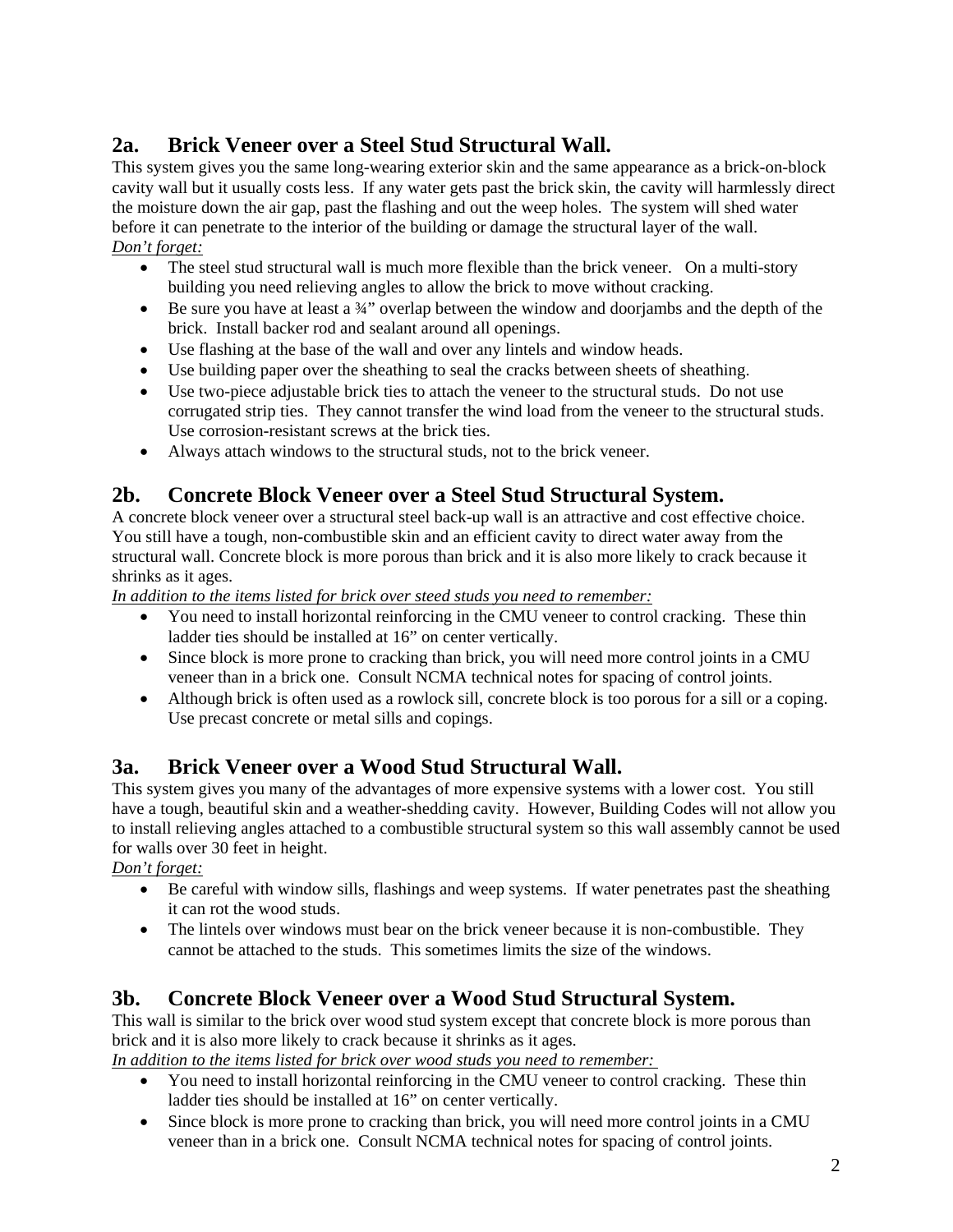• Although brick is often used as a rowlock sill, concrete block is too porous for a sill or a coping. Use precast concrete or metal sills and copings.

#### **4a. Brick Single-Wythe Bearing Wall**

A single-wythe wall is very efficient and cost-effective because the brick provides both the skin and the structural layer of the building. You can eliminate the perimeter columns. Be forewarned. A singlewythe wall does not have the redundancy of a cavity wall and if you want it to last a long time, you need to be very careful with your detailing and with the construction. Single wythe walls are not as forgiving as cavity walls.

#### *Don't forget:*

- Be cautious about detailing and installing sills and copings. Horizontal ledges are the most likely places to leak. I prefer metal or precast sills and copings.
- You *must* use a flashing or weep system at the base of the wall and over bond beams. If any water gets into the wall, it will trickle down the open core holes and must be flushed to the outside at the base of the wall. I recommend Cavity Vent by Masonry Technologies, Inc. because it is fast and easy to install. When you save time, you save money. See www.masonrytechnology.com for info.
- Do not use batt insulation behind a single-wythe wall. Eventually the wall will leak and the backside of the batt will get wet. Wet insulation has little or no R-value. Even more distressing, damp batts can invite mold, a significant health risk. You are much wiser to install rigid insulation that can tolerate occasional leaks without problem.
- Although you do not usually need to apply a water repellent coating over brick, a single-wythe brick wall needs water repellent to protect the mortar joints. I recommend a breathable silane or siloxane-based product.

### **4b. Concrete Block Single-Wythe Bearing Wall**

Single-wythe concrete block walls are the most economical masonry walls we know. They are, however, not particularly water tight. Historically, this type of construction has been used for warehouses and industrial buildings where budget was more important than finesse or longevity. Careful attention to design and construction can still give birth to a great building at a reasonable cost. *In addition to the warnings about single-wythe brick, add:*

- Because concrete block shrinks, it needs more control joints than brick. A cavity wall can accommodate hairline cracks without problem but a crack in a single-wythe wall can be much more problematic.
- Normal-weight concrete block is considerably more water resistant than lightweight block. If you must use lightweight block, specify expanded shale or scoria as the aggregate of choice. Pumice, a common lightweight aggregate is prone to shrinkage (and cracks) and is nearly impossible to protect with a spray-applied coating. Unfortunately, pumice is white and is used to make most of the pale-colored blocks that are in vogue today. In my opinion, pumice is too big a risk factor for single-wythe walls. If you want light colored blocks, use white Portland cement or marble chips to achieve your desired color. (These substitutions will raise the price).
- Do not clean your wall with sandblasting. Sandblasting can enlarge a harmless, invisible crack to an alarming size. Sandblasting is OK for a CMU cavity wall but not for single-wythe construction.
- Do not forget to include good sills, good caps and flashing or weeps at the bottom of the wall.